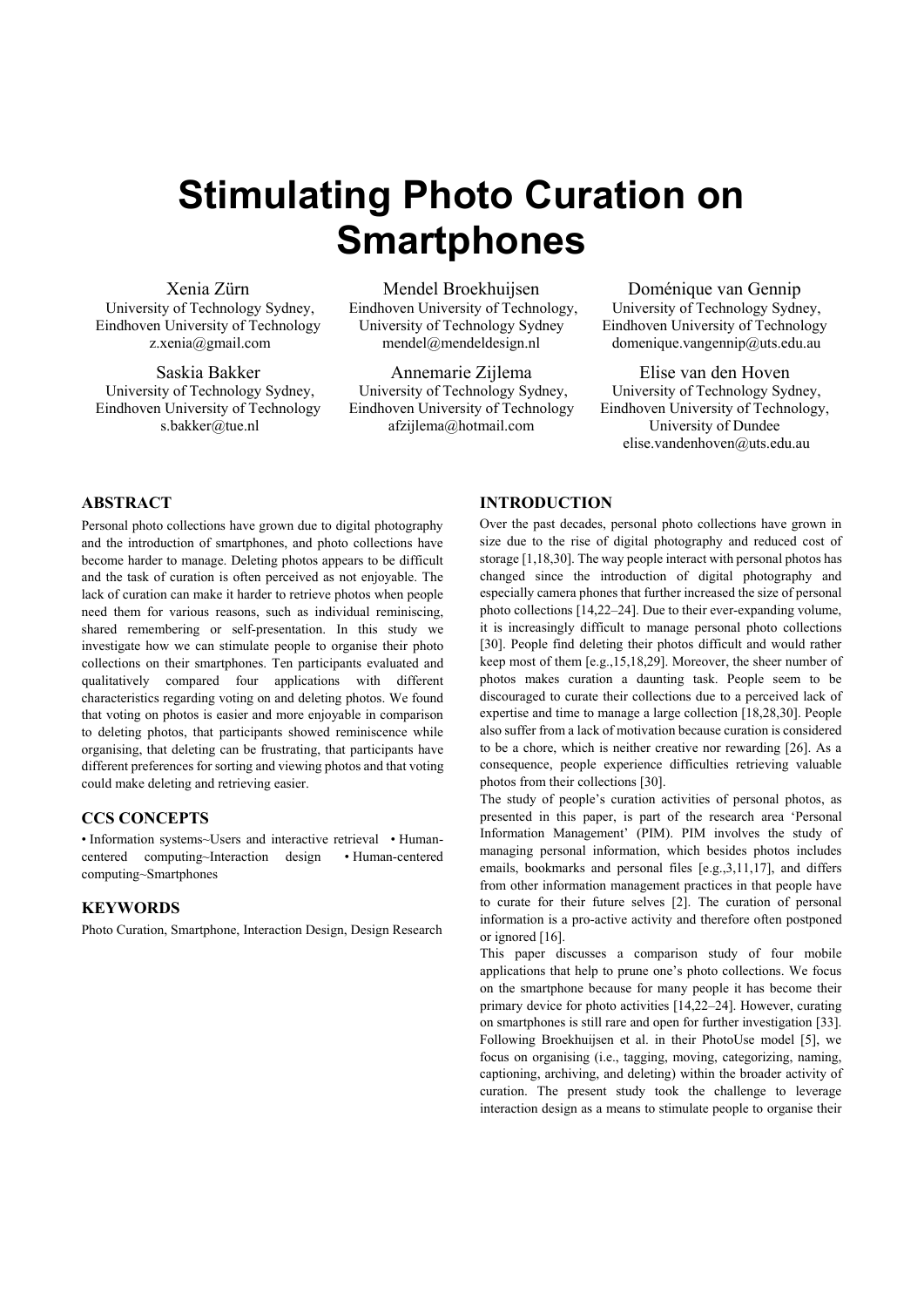photo collections on smartphones. Hereby, we investigate how voting on photos rather than deleting these could stimulate the organisation of personal collections.

#### **RELATED WORK**

This section describes research from Human-Computer Interaction and Computer-Supported Collaborative Work that relates to interaction with and curation of digital photo collections using mobile devices.

In a study by Ott, Hebecker, and Wakes [25] three interaction concepts, aimed at engaging people with their personal digital photos, were evaluated. The authors had difficulty in identifying specific design factors that focus on entertainment and play. While their study focused on management and presentation of personal digital photographs, it did not address the user experience of organising photos as we do in this paper.

There are a few examples that focus on group curation, but do not address the organisation of personal collections [e.g.,6,21,27]. GrayArea by Bergman et al. [1] is an example that is more closely related to the practices of deleting unwanted files in personal digital collections. It introduces a new kind of deleting of files called demoting, temporary hiding it from view instead of throwing it away, using the metaphor of storing physical items in an attic. Although not intended for just photos, it helps us to reflect on the way we interact with digital information. Demoting can be seen as organising in phases because it formalises a process where people do not delete photos right away, but place them in a digital attic for later disposal.

The related work makes clear that the design of photo use devices leaves room to explore how we can decrease mental effort of making organisational decisions while organising our personal digital collections. Because organising is usually perceived as a daunting but relatively unrewarding task, we believe that applications that support organising should not only reduce the mental effort of the activity but also enhance the experience itself. Organising photos is usually performed during leisure time and we argue that an efficient and pleasant experience may motivate people to drive improvements in the organisational state of personal photo collections.

## **STUDY**

This study qualitatively compares four smartphone applications to explore how interaction design elements support and stimulate the organisation of personal photos. As described above, existing applications are limited in use because there is significant mental effort [15,18,29] in organising photo collections and a lack of enjoyment in the organising task itself [26]. Therefore, we compare two existing smartphone applications designed for viewing, selecting, and deleting one's photos and complement these with two applications designed to decrease effort and to increase enjoyment while organising.

#### **Voting application**

Decisions to delete photos are hard because these are irreversible, thus we reason that merely voting on photos could make the organisation task easier. We designed the Voting application in which users vote photos up or down using swiping gestures. Because swiping gestures can increase enjoyment and can positively influence reuse intentions [7,9], we implemented the swiping gesture for decision making in the Voting application. The Voting application has some conceptual overlap with the Phototriage application by Drucker et al. [10]. In the Voting application (Figure 1A), participants can swipe right or press the 'up arrow button' to vote photos up (Figure 1C) and swipe left or press the 'down arrow button' to vote photos down (Figure 1B). Photos are 'down voted' or 'up voted' instead of kept or deleted.



**Figure 1. Upvoting and downvoting photos with the Voting application. 1A: main view with downvote and upvote buttons; 1B: downvote a photo; 1C: upvote a photo.**

#### **Dilemma Voting application**

Showing digital content in a random manner can evoke serendipity [19]. People are willing to give up direct control over what they see in return for the enjoyment of surprising interactions [31]. Frohlich et al. [13] suggest that serendipitous browsing should be stimulated since the most powerful instances of reinterpretation occur after seeing a photo in an unexpected manner. They also suggest that seeing a photo in an unexpected juxtaposition with other photos might trigger reinterpretation. To see whether random display of photos in unexpected juxtapositions while organising can increase enjoyment, we designed the Dilemma Voting application. This application (Figure 2A) asks a participant to choose between two random photos by tapping the most valued photo. While pressing a photo, a 'flash dot' is shown on the pressed photo (Figure 2B). After that, two new random photos are shown. In order to decrease mental effort, photos are 'downvoted' or 'upvoted' instead of kept or deleted.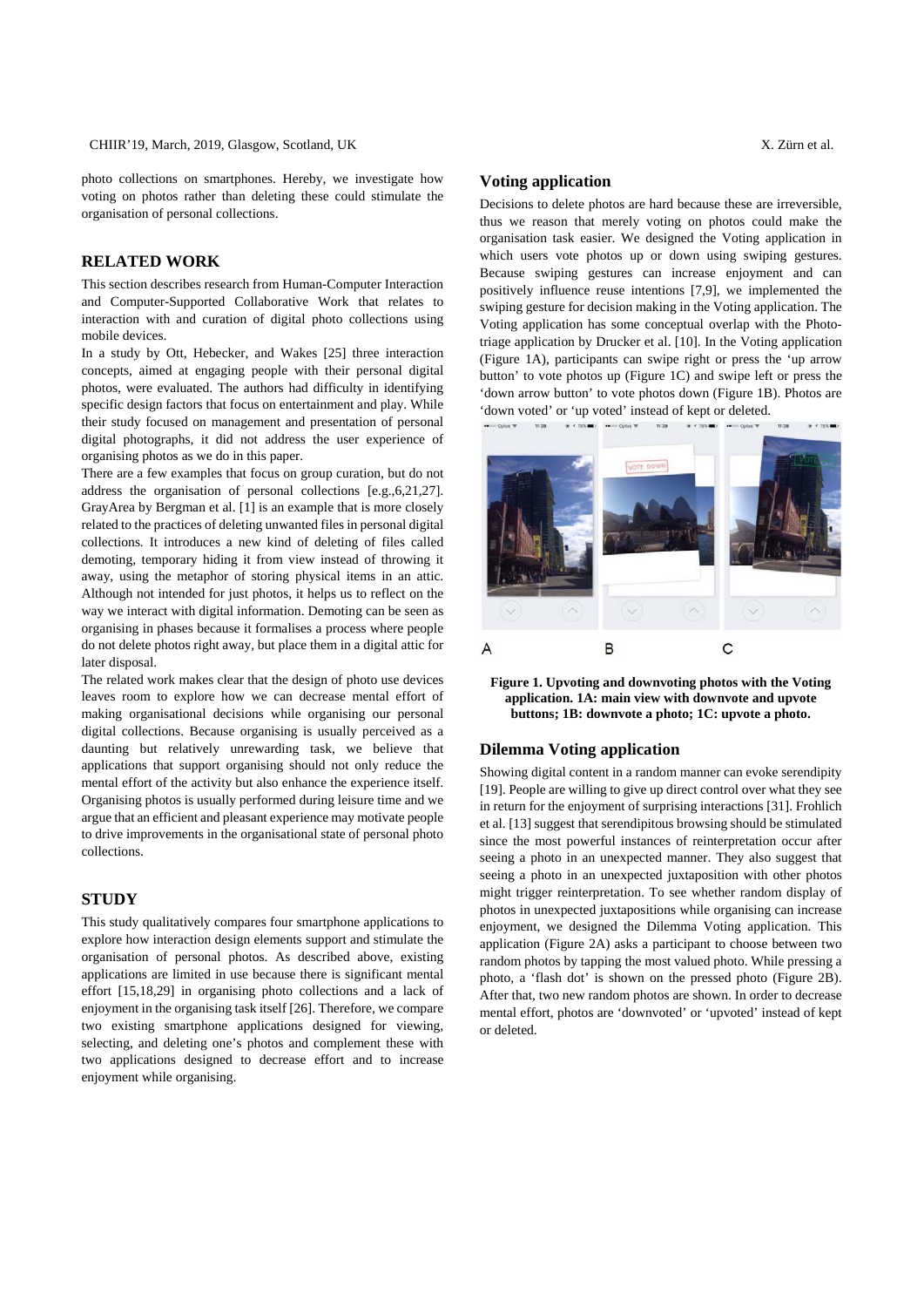

#### **Figure 2. Upvoting and downvoting photos with the Dilemma Voting application. 2A: main view; 2B: showing a flash dot (in this case on the left photo) when upvoting a photo by touching it.**

Next to the two designed apps we described above, we used two commercially available applications during the study: 1) the default Photos application on Apple iOS9, allowing a comparison to the status quo, and 2) the application Pare Down [12]. The latter is very similar to our own Voting application, however, instead of voting photos up or down, photos are kept or deleted.

As part of this study, we invite participants to comment on an idea for the visualisation of the voting data, which we call the Voted Gallery, because only voting on photos does not make a photo collection more manageable, if the voting metadata is not put to good use.

#### **Voted Gallery**

The Voted Gallery has features similar to a typical camera roll view on smartphones, showing thumbnails of the photos in chronological order. People prefer this way of viewing photos on their smartphones because it provides an overview and context for the photos [28,33]. Moreover, other studies found that people use context (i.e. event-based browsing) and thumbnail view in order to retrieve photos [18,30] and that this way of viewing can help to make decisions on what to keep [32]. The Voted Gallery differs from the camera roll view because it displays thumbnails of upvoted photos bigger and downvoted photos smaller. The size of the thumbnails correspond with the number of upvotes or downvotes, which could be helpful for people to find the valued photos among their collections, also echoing Petrelli and Whittaker's suggestion that a "distinction between an implicit favourite and the rest of a collection could promote new and engaging ways of revisiting" [26, p.167].

#### **Participants**

Participants were recruited from the personal and professional network of the researchers, and invited to participate via email. They were required to own a smartphone containing at least 600 digital photos. Ten people participated (7 women), aged 22-55 (M=28.9, SD=8.9). Six participants were native English speakers and the other four had comparable language skills.

#### **Procedure**

Participants were asked to bring 600 most recent (unsorted) photos from their smartphone photo collection. After participants signed a consent sheet, a subset of 150 photos were selected by the researcher and uploaded to the smartphone that was used for this study (Apple iPhone 5). After a short explanation of the smartphone application, the participants used the smartphone application for ten minutes, or until all photos were sorted. This process was repeated for all four applications, using a new set of 150 photos from the participant for each application. For each participant, the order of using the applications was randomised. Afterwards, a semistructured interview probed participants for their experiences while using the applications and asked them to compare the applications. To stimulate the conversation but not miss out on unprompted ideas, we introduced the Voted Gallery after ranking the applications and after probing participants for the perceived usefulness of voting applications. Each session lasted for about 1.5 hours. Interviews were transcribed and selectively coded. We used thematic analysis to interpret the data and find common themes [4].

#### **FINDINGS**

Our analysis led to themes regarding the experience of voting and deleting, game elements, reminiscence, sorting preferences, combining voting and deleting, and how people's associations influence curation practices. In this section we will elaborate on these themes.

As expected, we found that voting on photos is easier and more enjoyable in comparison to deleting photos. Participants regarded deleting photos as something practical that needs to be done and therefore not that enjoyable. Voting on photos is regarded more positive. Also, as P3 and P7 illustrate, the limited impact of errors in voting makes that voting on photos is more enjoyable in comparison to deleting photos: *"I think deleting is something practical, that's something you do when […] memory is full, I have to delete photos. Upvoting is something you do because you want to do it and not because it's practical."* (P7). And P3: *"[The Voting application] I found sort of enjoyable, [Pare Down] I also found enjoyable [...] but it felt like it was a bit sort of cutthroat because I was actually deleting things."*

A more enjoyable organising experience was also supported through the game elements of curiosity, discovery and challenge [20]. Participants' curiosity arose while using the swiping applications and the Dilemma Voting application while exploring their photo collection. Challenge, "the experience of suspense transforming into ecstatic release once some obstacle is overcome" [20, p.3], was observed by participants when using the Dilemma Voting application to choose between two photos. As P10 said: *"Quick, show me what's next, what's next, what's next! It's good fun,"* and P1: *"I also enjoyed picking, even though it was frustrating."*

We noted that participants showed signs of positive reminiscence during and after using the applications. This implies that organising photos is not only a way to improve reminiscence due to a better organised photo collection but that reminiscence also takes place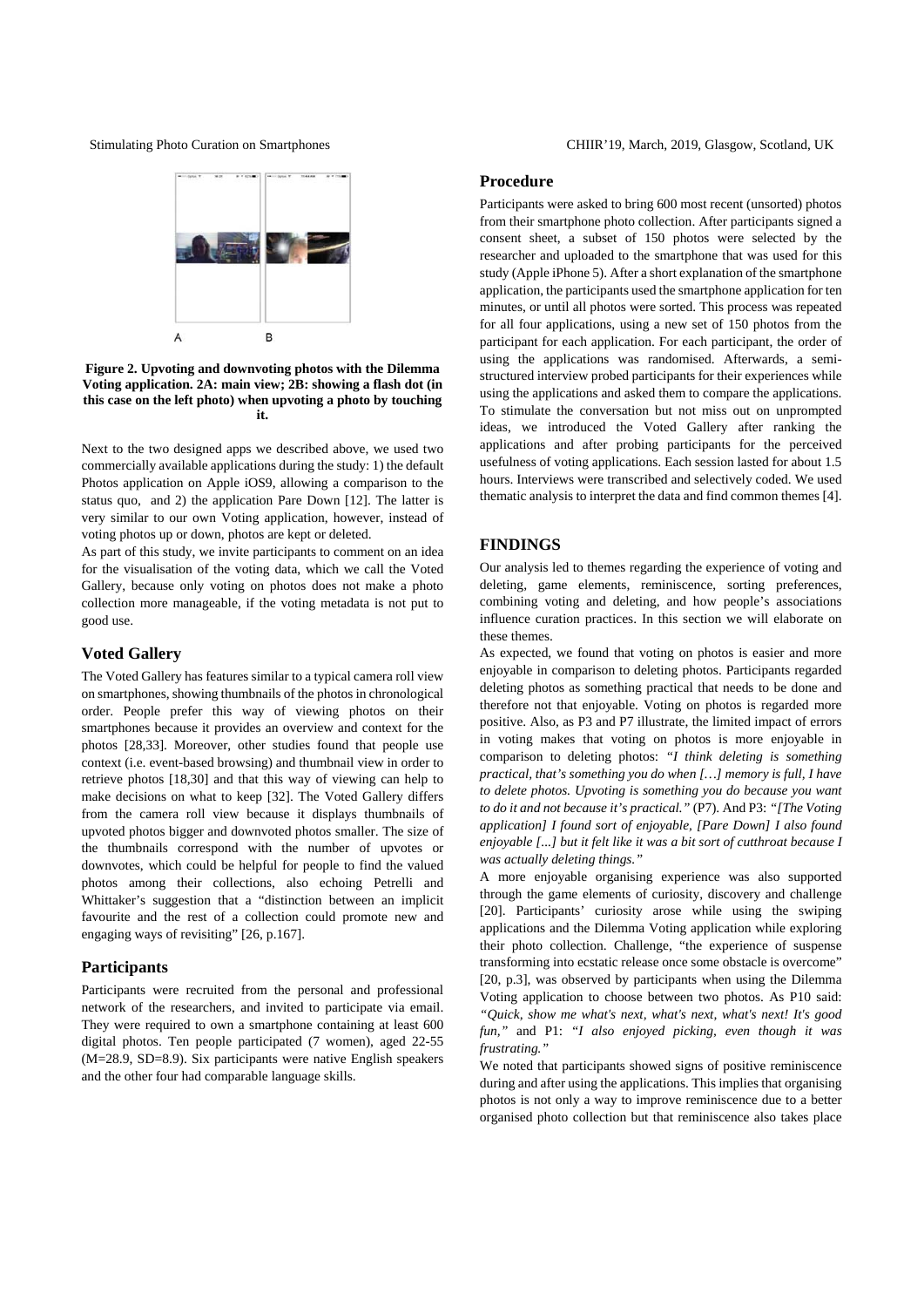#### CHIIR'19, March, 2019, Glasgow, Scotland, UK X. Zürn et al.

while organising: *"I enjoyed the experience of [using the Voting application]. I found it fun, I really liked the fact that it allowed you to revisit those memories and I think that that in itself is a really nice experience, I want to do it again,"* (P3).

Nine participants considered the standard application to be the least enjoyable to use. They felt too much of a barrier to delete photos, which annoyed or even frustrated the participants: *"It really annoys me that when you bin it and then it asks you 'are you sure you want to delete this photo?' again. So it's twice you have to hit it,"* (P2). Some participants liked the Dilemma Voting application for its approach to photo sorting, since one photo provides the reference for the other photo. However, others found the Dilemma Voting application not useful for sorting photos because it did not cater to their preferred way of sorting photos. This led to suggestions that the Dilemma Voting application would be more useful if it only rates photos of the same event or category, or to compare duplicates. As P4 put it: *"So if I had a hundred photos [of a party] and I compared a lot of them during the night [using the Dilemma Voting application] and after I would have them ranked, I would create an album with that and post it on Facebook or Instagram."*

Voting between two photos indeed posed a dilemma at times: *"Sometimes I felt like I was having to leave a very nice photo behind and sometimes I was having to pick a not so nice photo,"* (P3). Participants compared the content of the photos instead of comparing the quality of the photos. This also highlights that the photos were seen as representative of participants' associations: *"This isn't fair. I've got a beautiful family moment [versus] my boyfriend looking like a dog... I can't compare them!"* (P1).

Several participants considered voting on photos prior to deleting photos valuable. They saw how the Voting application in combination with the Voted Gallery could help them to make deleting decisions. Moreover, three participants mentioned that they would be interested to see how they would rank their photos over time: *"Then I can actually see over time which photos I actually do like as opposed to me telling myself I like them. It's like the coat hanger trick when you're sorting through all your extra clothes. You hang it backwards and when you wear it, you turn it back the normal way. So at the end, you can actually see which clothes you wear and [which to] get rid of,"* (P1). Furthermore, participants mentioned that the Voted Gallery could help them to find photos and show photos to friends. This is in line with other studies suggesting that creating an attractive presentation of one's favourite photos in order to share them is a key motivation to organise photos [25,28].

#### **DISCUSSION & CONCLUSION**

The present study indicates that people have different desires at different moments regarding the organisation of photos on their smartphone. For example, some people preferred the Dilemma Voting application and others the Voting application in order to organise their photos. People would also like to view photos in the Voted Gallery differently, since they would like to use it for different reasons (e.g., deleting versus showing photos to others). This is also in line with a study by Cosley et al. in which users pointed out that they would like to have control over when and how they view memory triggers [6]. Furthermore, we noticed that participants reminisce while organising and that some participants were quite frustrated about deleting photos with the default iOS application. Thus, we believe that multiple options to organise photo collections should be provided in order to fit more users. For example, the reminiscence experience and its occurrence during organising should be considered in future designs.

In this study, participants brought a copy of their photos and might therefore not have been hesitant to delete their photos during the organising task. Although we asked whether they would perform differently on their own phone or without a backup, the current findings are indicative only. Participants used the four applications with a new set of photos for each application. We did this because the participants could experience serendipity in each of the applications and would not get bored with viewing each set of photos four times. However, the photos in each set differ and thus might evoke different emotions, which could have influenced the experience of using the applications.

In this study we investigated the use of four applications within a lab setting, with each application only used for about ten minutes. We gained insights about which aspects of the applications could stimulate organisation of personal photo collections. However, the only way to validate the theoretical assumptions and test if these aspects really stimulate organisation, the applications would need to be developed further and tested long-term. It would be worthwhile to evaluate an application that uses a voting system in combination with our Voted Gallery concept to see if our design assumptions still hold in everyday use and to what extent it will stimulate organisation photo collections. For example, voting on photos might increase people's awareness of the photos they do not value enough to keep, which could reduce the perceived effort of deleting those photos and contribute to the overall value of their photo collections.

The results presented in this paper support using a voting system for organising our personal digital photo collections on smartphones. The results indicate that a voting system could support the deleting of photos and also could improve retrieving of our photo collections. Furthermore, we found that a voting system, introduction of a Voted Gallery, implementation of the swiping gesture and randomness in displaying photos can increase the enjoyment of the organising practice and therefore could stimulate curation of our personal digital photo collections. Despite the small sample size, we believe our findings provide valuable insights for the design of novel photo organising applications on smartphones.

#### **ACKNOWLEDGMENTS**

We thank all the participants for their contribution to our study. This research was supported by STW VIDI grant number 016.128.303 of The Netherlands Organisation for Scientific Research (NWO), awarded to Elise van den Hoven. The study was approved by the UTS Research Ethics Committee under REF ETH16-855.

### **REFERENCES**